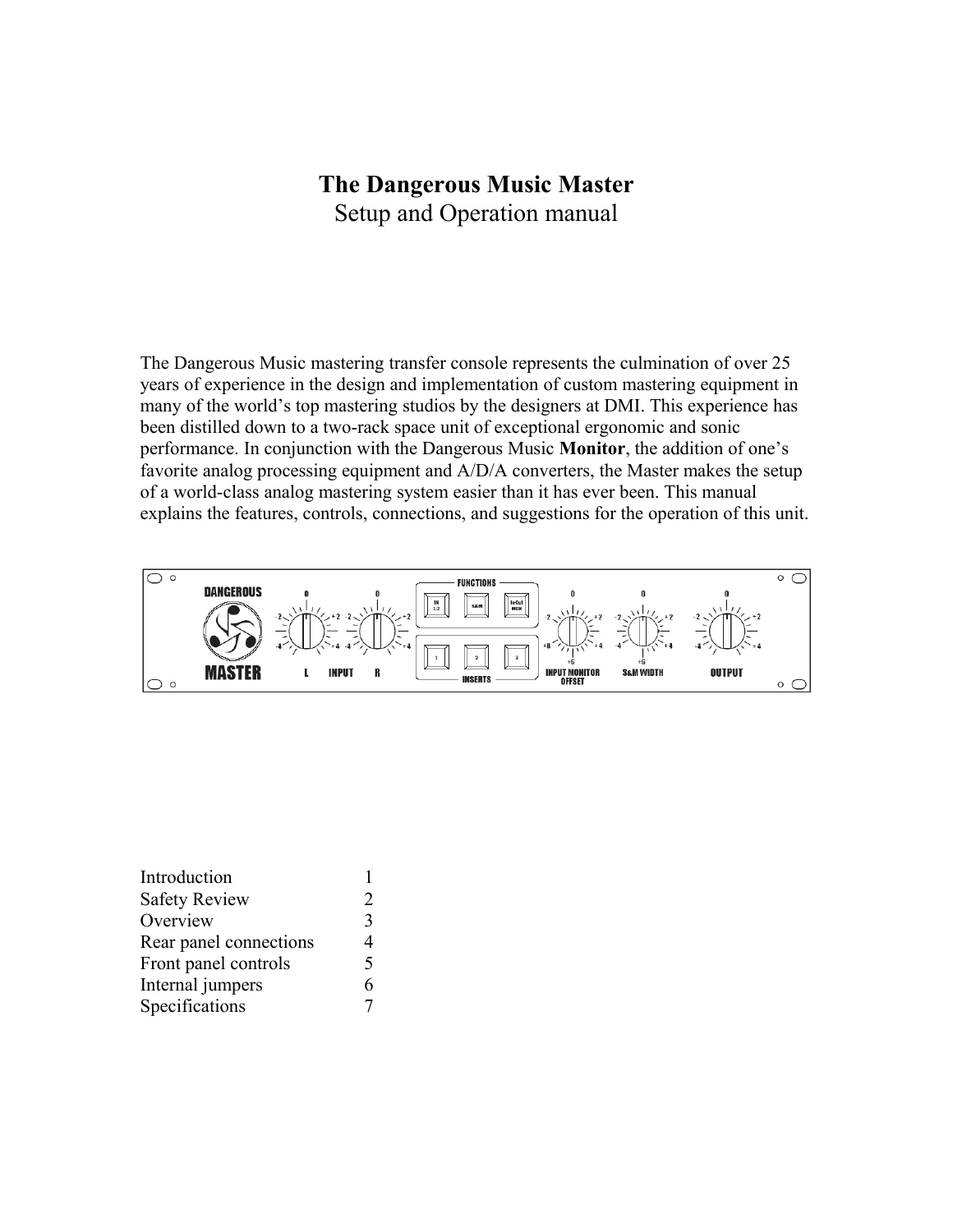## **Safety Review**



The exclamation point within an equilateral triangle is intended to alert the user to the presence of important operating and maintenance (servicing) instructions in the literature accompanying this product.

Certain precautions should be taken when using electrical products. Please observe the safety hints by reading the manual and obtaining qualified help if necessary to adhere to the precautions. **The power supply must be switched to the proper mains voltage. Please check the red window on the power supply to verify the correct setting for your location before connecting the mains plug.**

1. **Always use a properly grounded power supply cord with this product**. Please do not defeat the ground pin on the mains plug. This connection provides earth to the chassis and signal grounds inside the device for clean and quiet operation. The "Grounding and interface" section can help the user/installer clear up a buzz problem if one develops.

2. **Avoid high temperature operation in equipment racks by providing air circulation**. The number one killer of electronic gear is HEAT. Vented rack panels may look like wasted space to an interior decorator, but they look like *beauty* to a technician or equipment designer! If the front panel is hot, it is roasting inside the box.

3. **Avoid areas of high magnetic fields**. The steel chassis of **Master** is designed to shield the circuits from EMI and RFI (magnetic and radio interference). When installing equipment in racks, it is prudent to put power amplifiers and large power supplies at least several rack spaces, if not in a different rack, away from equipment that deals with low level signals. Separation of high level and low level equipment can pre-empt trouble caused by heat and EMI.

4. **Care should be taken to avoid liquid spills around equipment**. If a spill occurs, please shut off the gear and disconnect the mains. A qualified technician should investigate accidents to prevent further equipment damage or personnel hazards caused by spills.

5. **If one is uncomfortable with opening gear and changing jumpers or making adjustments, please seek qualified help if necessary.**

6. **If adjustments or jumper changes are required, please disconnect the mains plug before opening the top**. Dropped screws or tools on a live circuit board can manifest themselves as burn marks and smoked components. While we feel your pain, (been there) subsequent damage is not covered by the warranty.

**Dangerous Music Incorporated reserves the right to change the specifications or modify the designs of its equipment.** Sending in the registration card is our way of keeping in touch with users of our equipment should this become necessary. Registration information is always kept confidential and never disclosed to third parties for any reason. Company contact information is on the last page of this manual.

CE

The CE sign on this product signifies the fact that the Master has been tested and verified to conform to the applicable standards of 89/336/EEC. EN55103-1 (emissions) EN61000-2 (immunity) and EN60065:2002 (safety requirements)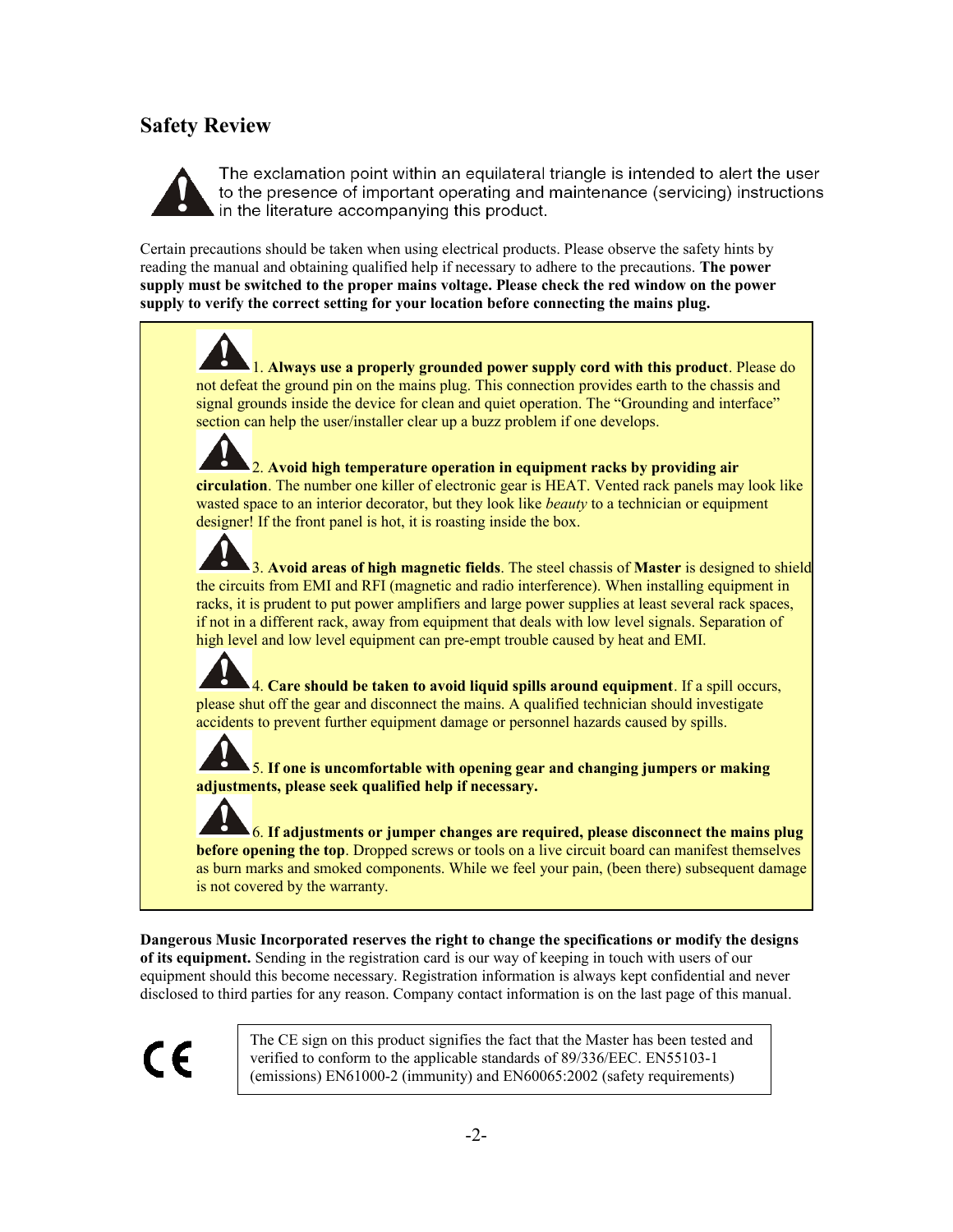## **Overview**

The Dangerous **Master** is easy to set up and use. It is designed to be the platform that turns a few pieces of analog outboard processing gear, a D/A or analog source, and an A/D hooked up to an editing computer, into the backbone of a mastering rig.



An analog source is fed to the input where the input gain control lets one precisely set the level and balance into the insert stack.

Your favorite analog processing gear is hooked up to the inserts. When an insert button is pressed, that loop is in line. The second loop can work in stereo or "Sum and Minus" mode. In S&M, one can alter the center pan information of a mix without affecting the sides and vice versa. For instance, the lead vocal is too bright but the guitars panned to the sides are dull? The bass in the middle is muddy and the guitars on the sides need some bottom grunt? Use stereo EQ in S&M to fix both problems! A de-esser can fix spitting vocals without killing the air on the drum overheads. A limiter with a fast attack time can tame the snare on an overhead mic pair and let the rest of the kit bloom. These are the tricks of the big time mastering engineers. We know because we built the equipment for them! The Width control allows adjustment of the stereo image width. It works even when Insert 2 is not pressed when S&M is selected. Remember, while S&M is fun, too much can be a bad thing!

The writer's favorite suggested processing goes like this:

Insert 1 gets a stereo EQ to set the tone correct for the rest of the stack. Insert 2 gets a parametric EQ, De-Esser, and Limiter to fix any problem with a mix. Insert 3 gets a Compressor to control dynamic range for loudness.

The Output Gain control let's one precisely 'hit' the A/D converter at the correct level.

The Input/Output Monitor Selector lets one compare the dry and processed signal and there is an Input Monitor Offset control so that comparison can be made even after adding several dB of loudness to the mastered signal. This also allows an easy way to tell how much apparent loudness has been added to the signal (by matching the apparent levels and reading the difference on the IMO gain control).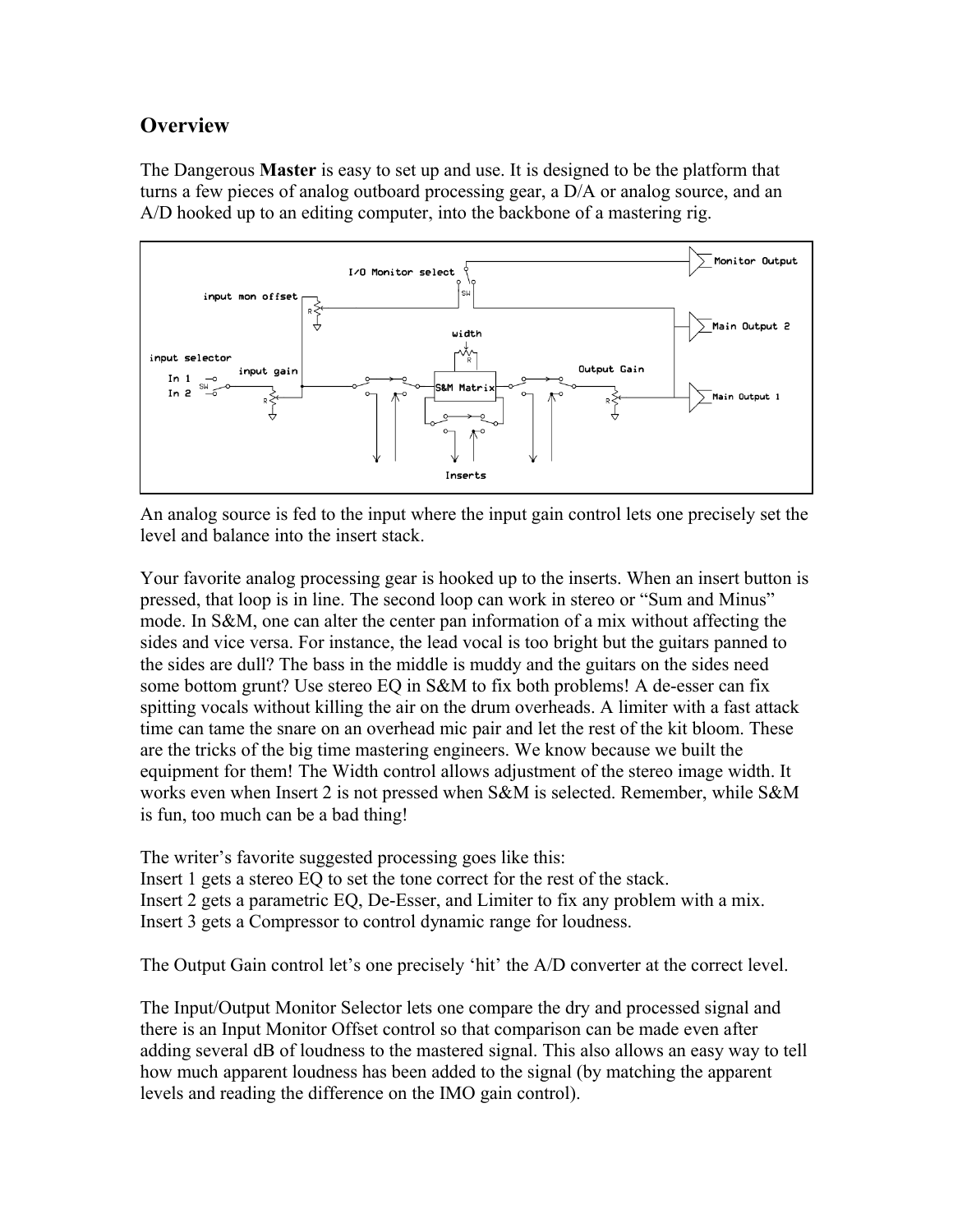#### **Rear panel connectors**



**DANGEROUS MASTER REAR PANEL** 

An analog source is fed to the input connectors. There are two sets, selectable by the 'IN 1-2' switch on the front panel. This makes it easy to have a D/A normaled to the first input and the second input wired to a patchbay or tape machine.

The inserts are to include analog processing equipment. It has been found by the authors after extensive experimentation that 3 insert loops provide the correct number of insert points verses the minimum number of relays to get the job done. More equipment is accommodated by 'ganging' as explained on the previous page. The insert points can be run to a patchbay if the added flexibility of patching is needed (to re-route the order of processing for instance). More connectors and cable may not equal better sound quality.

There are 2 'Main outputs' to feed A/D converters, a tape machine, or patchbay depending on the user's preference. The authors use 2 different A/D converters to select the best one for 'flavor' depending on the program material.

The 'Monitor' output feeds the Dangerous Music **Monitor**. The input signal (post Input level and Input Monitor Offset level controls) or the output signal (post processing) will be sent to the **Monitor** depending on the position of the 'Mon Out' switch on the front panel.

The 'AC IN' connector goes to the power supply. Please check that the supply is off before plugging in this cable. Hot plugging will result in burned contacts.

The 'CHASSIS' and 'GROUND' banana jacks are strapped together at the factory. The strap may be removed to isolate the chassis and audio grounds. The jacks can be used to quiet down a troublesome piece of audio equipment (Sontec) with a ground wire if necessary.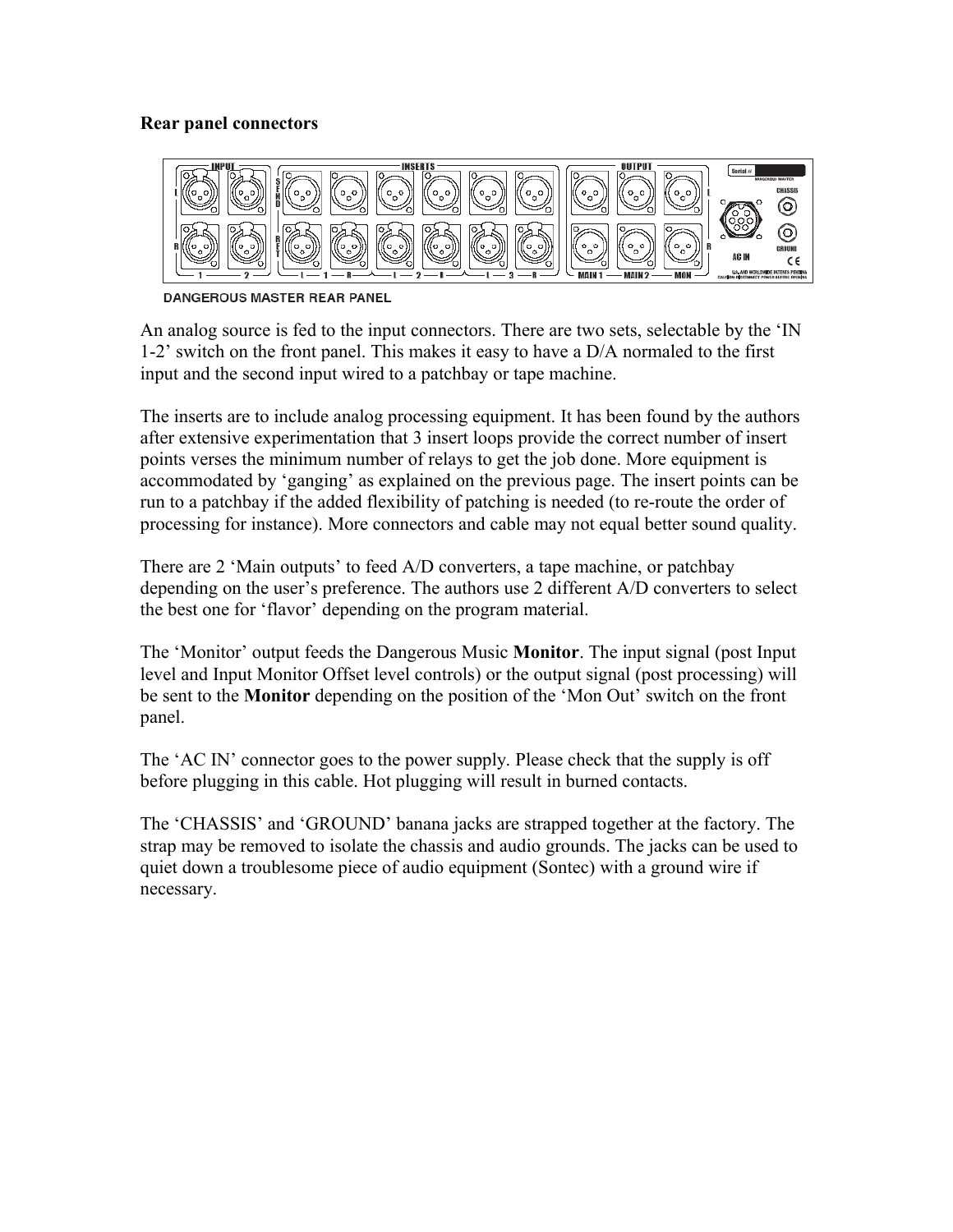### **Front Panel controls**



**DANGEROUS MASTER FRONT PANEL** 

The Input Level Controls let the engineer set precisely, the operating level and balance that will go through the equipment selected by the Insert buttons. The range is 10 dB in 0.5 dB steps.

The top row of buttons under 'Functions' select the following:

- 1. 'IN 1-2' selects which input is processed.
- 2. 'S&M' selects whether or not Insert 2 is in Stereo or Middle Sides mode.
- 3. 'OUT MON' selects whether the Monitor Output jacks have the Input or Output signal sent to the monitor section.

The Input Monitor Offset level control adjusts the level of the Input Monitor. This is very handy to match the input and output levels to listen to the effect of processing without the level difference clouding one's judgment. The engineer can also match input and output level, look down at the scale, and determine the relative gain obtained from the mastering process. This control has a scale of -2 to +8dB in 0.5 dB steps.

The S&M width control adjusts the stereo image width when the S&M button is pressed. Please note that activating S&M without 'Insert 2' selected still passes audio through the matrix.

The Output level control lets one set the final level presented to the A/D converter. The range is 10dB in 0.5 dB steps.

The level controls are all stepped attenuators for accuracy, repeatability, and highest sound quality. The attenuators are built with what we feel are the highest quality switches and resistors available at any cost. It is useful to **gently** 'run the switches through' their travel every so often to spread the lubricants around inside and wipe the contacts clean. This helps keep the switches quiet. The use of contact cleaners is not necessary and will damage the switches by washing the grease out.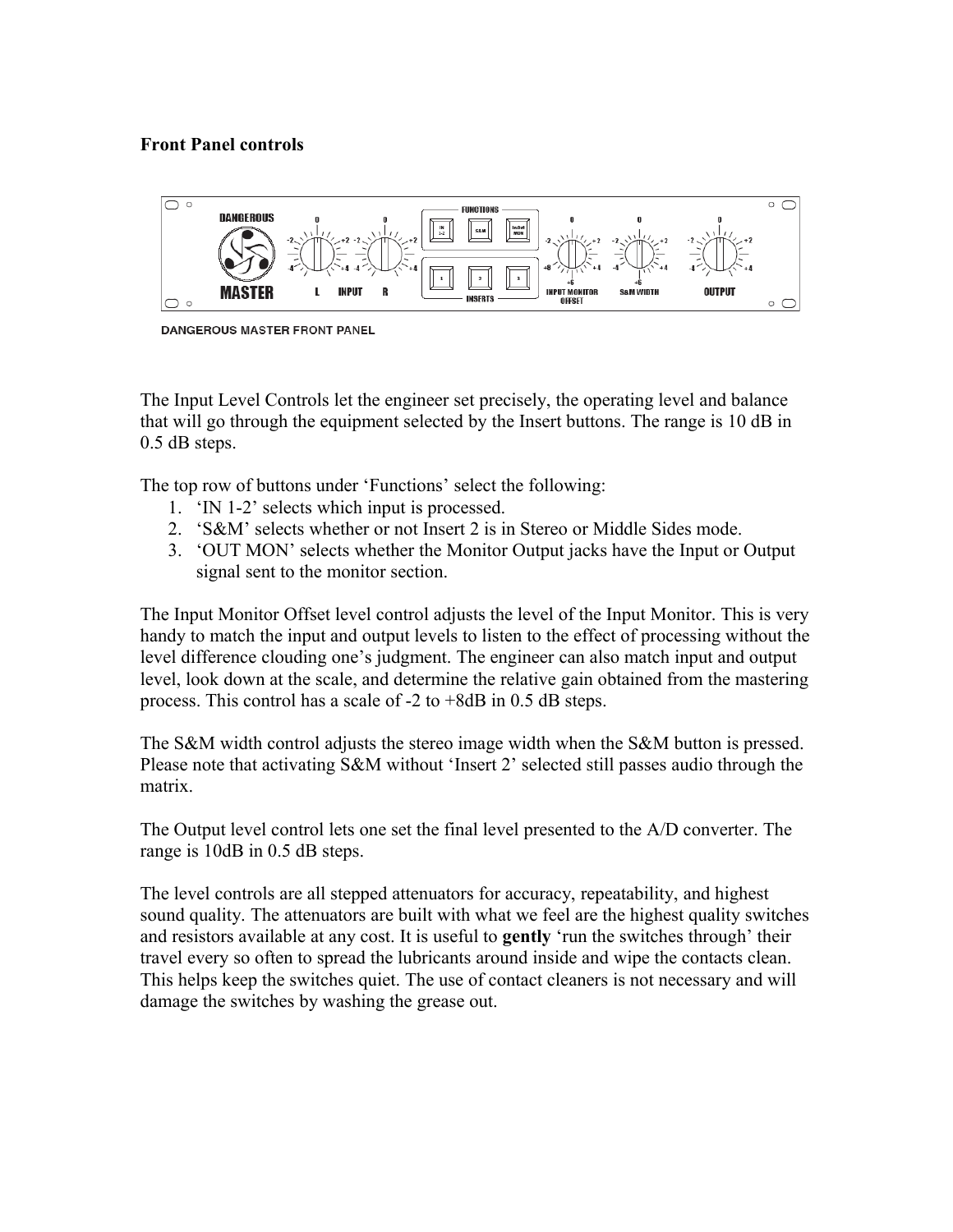

**Internal Jumpers and Adjustments** *(please see step 5 on page 2)*

The motherboard has input cable shield ground selection jumpers to accommodate different grounding schemes. It is recommended that all electrical equipment in the studio is properly grounded by making sure that power cables have 3 pins and that the third pin is connected to ground. The use of 'ground lifts' to clear up a buzz problem is frowned upon by the international consortium of electrical safety agencies. If a ground noise problem occurs, it may be cleared up by switching the jumper position on the connector associated with the piece of gear that is having the buzz problem.

The shield lift headers have 2 posts. A jumper placed over both posts connects the chassis ground to the cable shield. To lift a shield, pull the jumper off of the posts. It is a good idea to put the 'unused' jumpers on one of the posts to keep from losing the jumper.

**Master** should not need to be calibrated but in case it does, here is the procedure:

- 1. Obtain a calibrated oscillator and level measuring device. These should be lab quality (HP, Tektronix, Neutrik, Audio Precision, etc.)
- 2. Place the **Master** on a clean, well lit table with a pad under it to prevent scratches.
- 3. Remove the top to expose the motherboard for calibration.
- 4. Hook up the power supply and turn on the unit.
- 5. Set all controls to unity gain with all Function and Insert switches out.
- 6. Set the oscillator for +4dBu and plug into Input 1. Feed both channels.
- 7. Activate 'Insert 1' and measure the level coming out of the 'Send 1' jacks.
- 8. Adjust P1 and P2 to measure +4dBu.
- 9. Deactivate 'Insert 1' and adjust P3 and P4 to read +4dBu at 'Main Output 1'.
- 10. Adjust P5 and P6 to measure +4dBu at the 'Monitor Output' jack.
- 11. Activate the 'OUT MON' function and adjust P7 and P8 to read +4dBu at the Monitor Output jack.
- 12. Activate the S&M function and adjust P9 for unity gain at Main Output 1.
- 13. Pull the right channel's input. Adjust P10 for minimum signal at the Right output. The signal should null below -70dBu (-75 typical).